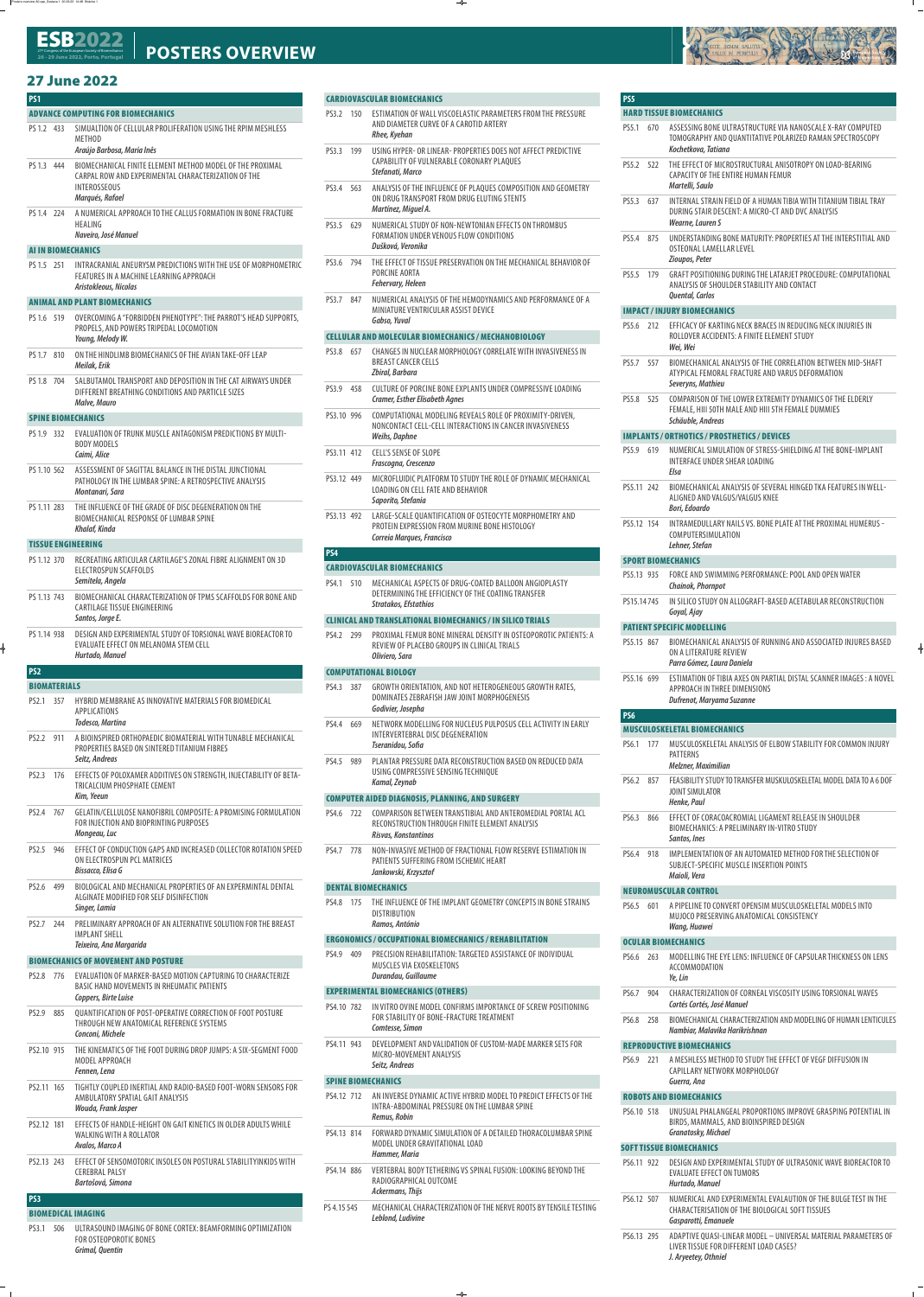**PS7** 

# **ADVANCE COMPUTING FOR BIOMECHANICS**

PS7.1 331 NUMERICAL MODELLING OF THE BREAST RECONSTRUCTION USING SILICONE GEL-FILLED IMPLANTS *Martins, Pedro*

# **BIOMATERIALS**

PS7.2 753 TEMPORAL DESIGN FOR ADDITIVE MANUFACTURING AND ITS POTENTIAL FOR TUNING THE SURFACE ROUGHNESS *Mahmoodi, Nasim*

# **BIOMECHANICS OF AGEING**

PS7.3 848 A PRELIMINARY STUDY FOR THE ASSESSMENT OF A COMPLEMENTARY THERAPY IN PARKINSON'S DISEASE *Pegolo, Elena*

# **BIOMECHANICS OF MOVEMENT AND POSTURE**

- PS7.4 453 THE EFFECT OF THE OF RUNNING-INDUCED FATIGUE ON THE SYMMETRY OF KINEMATICS AND KINETIC VARIABLES OF KNEE JOINTS IN A COUNTERMOVEMENT JUMP *Gao, Zixiang*
- PS7.5 666 EFFECT OF ACL RECONSTRUCTION ON THE MUSCLE ACTIVITY OF THE KNEE

DURING SELECTED ACTIVITIES *Zalewska, Paulina*

- PS7.6 766 A NEW METHOD FOR DETERMINING THE KNEE AXIS OF ROTATION FOR MOTION CAPTURE *O'Regan, Eimear Bernadette*
- PS7.7 773 DYNAMIC ANALYSIS OF GAIT MOTION IN OSTEOARTHRITIC WOMEN *Tassani, S.*
- PS7.8 785 RECORDING WRIST CIRCUMDUCTION WITH DIFFERENT SENSORS FOR CLINICAL ASSESSMENT *Vergara, Margarita*
- PS7.9 905 MOTOR CONTROL IN A POPULATION OF YOUNG SUBJECTS WITH IDIOPATHIC SCOLIOSIS: THE MOTOR-CHILD STUDY *Stagni, Rita*
- PS7.10 157 DETECTING A NEW CATEGORY OF FLEXION CONTRACTURE PATIENTS IN TOTAL HIP ARTHROPLASTY *Vergari, Claudio*
- PS7.11 188 WEIGHT-BEARING SYMMETRY IN HEALTHY AND ACTIVE WORKERS: AN OCCUPATIONAL STUDY WITH INSTRUMENTED INSOLES *Alves, Sónia A.*
- PS7.12 334 HAND POSTURE AND FOREARM MUSCLE ACTIVITY DURING REACHING AND TRANSPORTATION TASKS: EFFECT OF PRODUCT WEIGHT AND TASK HEIGHT *Jarque-Bou, Néstor J.*
- PS7.13 455 MIMU KINEMATICS FOR MONITORING RECOVERY FROM ANKLE FRACTURE *Mattila, Olli-Pekka*
- PS 7.14 855 PRE-OPERATIVE MOVEMENT ANALYSIS OF KNEE OSTEOARTHRITIC PATIENTS *K. Mukherjee*

 **PS8** 

# **BIOMEDICAL IMAGING**

- PS8.1 311 INFANT GASTROCNEMIUS GROWTH IN THE FIRST TWO YEARS OF LIFE *Florez, Ricardo*
- PS8.2 631 IMAGE-BASED CHARACTERIZATION OF LARGE VESSELS INTEGRATING IN-VITRO AND IN-SILICO METHODS *Fanni, Benigno Marco*
- PS8.3 641 CRANIAL BONE MICROARCHITECTURE IN A MOUSE MODEL FOR SYNDROMIC CRANIOSYNOSTOSIS *Hut, Julia Elizabeth*
- PS8.4 944 IMAGE-BASED IN-VIVO ESTIMATION OF AORTIC LOCAL STIFFNESS AND **HEMODYNAMICS** *Vignali, Emanuele*
- PS8.5 247 IMPLEMENTATION OF A WAVELET-BASED PROCESSING METHOD ADAPTED TO DIFFRACTION ULTRASOUND COMPUTED TOMOGRAPHY OF BONE TISSUES *Lasagyues, Philippe*

# **MUSCULOSKELETAL BIOMECHANICS**

- PS8.6 349 REPRODUCIBILITY OF MUSCLE FORCES ESTIMATION DURING POST-STROKE GAIT USING OPENSIM *Giarmatzis, Georgios*
- PS8.7 404 COMPARING CALCULATED AND MEASURED MUSCLE ACTIVITY OF THIGH MUSCLES IN DYNAMIC MOTION *Auer, Simon*
- PS8.8 748 VALIDATION OF REMOTE METHODS FOR MEASURING FOOT ARCH HEIGHT AND SHAPE *Uhan, Jerneja*
- PS8.9 854 FINITE ELEMENT MANDIBLE MODEL OPTIMIZATION FOR LARGE MANDIBULAR DEFECT REGENERATION

*Parente, Marco*

- PS8.10 914 TOWARDS THE MEASUREMENT OF ELBOW JOINT FORCES IN MAN: A FINITE ELEMENT STUDY *Basiouny, Marim*
- PS8.11 402 A NOVEL METHOD FOR ARTIFICIAL INTELLIGENCE BASED GROUND REACTION FORCE MEASUREMENT FROM VIDEO *Templin, Tylan*
- PS8.12 472 HOW DO THE MUSCULOSKELETAL MODELING PARAMETERS AFFECT THE ESTIMATION OF THE TIBIOFEMORAL CONTACT FORCES? *Bernardes, Williane*
- PS8.13 599 PRIMITIVE-DRIVEN MUSCULOSKELETAL MODELLING OF HUMAN LOCOMOTION: TOWARDS MODEL-BASED CONTROL OF BIONIC LEGS *Damonte, Federica*
- PS8.14 614 EXPERIMENTAL AND NUMERICAL CHARACTERIZATION OF THE ACTIVE BEHAVIOUR OF MOUSE ROTATOR CUFF MUSCLES *Martins, Pedro*

 **PS9** 

# **CELLULAR AND MOLECULAR BIOMECHANICS / MECHANOBIOLOGY**

PS9.1 347 MECHANOBIOLOGICAL COMPUTER MODELING OF MANDIBULAR FRACTURE HEALING

# *Orassi, Vincenzo*

- PS9.2 351 DESIGN AND CHARACTERIZATION OF A FLEXIBLE SUBSTRATE FOR CULTURING ADHERENT CELLS UNDER DEFINED UNIAXIAL STRETCH *Putame, Giovanni*
- PS9.3 586 BIOMECHANICAL MODEL REPRODUCING THE ACTIVE RESPONSE OF A CARDIAC SARCOMERE *Peyroteo, Madalena*
- PS9.13 570 DYSREGULATED ENERGY PRODUCTION IMPACT THE OUTCOME OF SCAFFOLD-GUIDED BONE REGENERATION IN TYPE 2 DIABETES *Bastos Dias, Daniela Sofia*

# **CLINICAL AND TRANSLATIONAL BIOMECHANICS / IN SILICO TRIALS**

- PS9.4 618 ANALYZING MECHANICAL CIRCULATORY SUPPORT IN PATIENTS WITH SINGLE VENTRICLE PHYSIOLOGY USING A MULTISCALE MODEL *Yuan, Victoria*
- PS9.5 622 INFLUENCE OF TRANSURETHRAL CATHETERS ON URODYNAMICS MEASUREMENTS IN MALE: A COMPUTATIONAL STUDY



*Mascolini, Maria Vittoria*

- PS9.6 636 EDGE LOADING TESTING OF HIP REPLACEMENTS: TECHNIQUES FOR EFFICIENT AND ACCURATE MODELLING *Etchels, Lee William*
- PS9.7 655 LATERAL MENISCUS ANTERIOR ROOT AVULSION INCREASES CONTACT PRESSURES: A FINITE ELEMENT STUDY *Peña-Trabalón, Alejandro*

# **COMPUTATIONAL BIOLOGY**

PS9.8 337 EXPLOITING CELL MODULARITY TO CREATE REPURPOSABLE DIGITAL TWINS *Manifacier, Ian*

# **ERGONOMICS / OCCUPATIONAL BIOMECHANICS / REHABILITATION**

- PS9.9 838 BALANCE RECOVERY PREDICTION UNDER THE INFLUCENCE OF DIFFERENT ACTUATION MODELS *Harant, Monika*
- PS9.10 964 ASSESSING INTUITIVE DESIGN OF ASSISTIVE DEVICES TO IMPROVE HUMAN BIOMECHANICAL DEFICIENCIES: AN EYE-TRACKER STUDY *Vergara, Margarita*

# **EXPERIMENTAL BIOMECHANICS (OTHERS)**

- PS9.11 363 DESIGN OF AN IN VIVO BIOMECHANICAL CHARACTERISATION DEVICE FOR UNRUPTURED INTRACRANIAL ANEURYSMS: CALIBRATION STUDY ON PHANTOM ARTERIES *Plet, Guillaume*
- PS9.14 741 APPROACH TO HUMAN JOINT ANALYSIS IMPLEMENTING ACCELEROMETERS FOR OUTDOOR MOTION STUDIES *Hinojosa Virviescas, Jorge Andres*

# **NEUROMUSCULAR CONTROL**

PS9.12 533 HUMAN BRAIN AND MUSCLE ACTIVITIES COUPLING DURING ISOKINETIC CONTRACTIONS WITH INCREMENTAL MOTOR OUTPUT *Glories, Dorian*

# **PS10**

# **CARDIOVASCULAR BIOMECHANICS**

- PS10.1 701 2D FLUID-STRUCTURE INTERACTION MODELING OF THE LEFT ATRIUM IMPACT OF MITRAL VALVE STIFFENING *Meskin, Masoud*
- PS10.2 756 AN IMPEDANCE PUMP FOR ASSISTING FAILING FONTAN CIRCULATION *Anatol, Joaquín*
- PS10.3 187 HEMODYNAMICS OF AN IDEALIZED MECHANICAL HEART VALVE PREDICTIONS BY FVM AND SPH *Laha, Sumanta*
- PS10.4 441 PATIENT-SPECIFIC SIMULATION AIMED AT EVALUATION OF THE NEOINTIMA GROWTH EFFECT ON ANASTOMOSIS HEMODYNAMICS *Ivanova, Yana*
- PS10.5 529 THE EFFECT OF STENT GRAFT CURVATURE ON MIGRATION RISK IN ABDOMINAL AORTIC ANEURYSM ENDOVASCULAR REPAIR *Brand, Moshe*

# **HARD TISSUE BIOMECHANICS**

- PS10.6 373 CHARACTERISATION OF THE SPECIFIC GEOMETRIC ANISOTROPY OF TRABECULAR PLATES AND RODS *Rogalski, Nicolas*
- PS10.7 480 A PK-PD MODEL OF ALENDRONATE FOR THE TREATMENT OF POSTMENOPAUSAL OSTEOPOROSIS *Ruiz-Lozano, Rocío*
- PS10.8 503 POROSITY AND MATRIX MINERAL CONTENT DETERMINE THE VARIATION OF

COMPRESSION STRENGTH OF CORTICAL BONE FROM ELDERLY DONORS *Grimal, Quentin*

- PS10.9 624 HYDROXYAPATITE CRYSTAL THICKNESS AND ORIENTATION AT THE BONE IMPLANT INTERFACE: SPATIAL AND TEMPORAL EVOLUTIONS *Le Cann, Sophie*
- PS10.10 862 CONCURRENT IMAGING AND DIFFRACTION OF TRABECULAR BONE CONSTRUCTS WITH IN SITU SCANNING AND COMPRESSION *Gupta, Himadri Shikhar*
- PS10.11 978 A COARSE GRAINED MODEL OF MINERALISED COLLAGEN FIBRIL BIOMECHANICS: UNDERSTANDING THE ROLE EXTRAFIBRILLAR MINERALIZATION *Tavakol, Mehdi*
- PS10.12 211 EPIPHYSEAL BONE HEALING WITHIN CONTINUUM BONE REMODELING *Schmidt, Ina*
- PS10.13 268 BONE REMODELLING ALGORITHM. A VOXEL BASED APPROACH *Roces García, Jorge*
- PS10.14 400 PRELIMINARY INVERSE ANALYSIS FOR CRACK PROPAGATION MECHANICAL PARAMETERS ON LONG HUMAN CORTICAL BONE *Kurtz, Théophile*

PS10.15 479 A BONE CELL POPULATION MODEL DESCRIBING INTERMITTENT ACTIVATION OF BMUS BASED ON CELL AVAILABILITY *Calvo-Gallego, José Luis*

# **PS11**

#### **3D PRINTING IN BIOMEDICINE**

PS11.1 742 DEVELOPMENT AND CHARACTERIZATION OF 3D PRINTED BONE SUBSTITUTES MIMICKING TRABECULAR BONE ARCHITECTURE *Leborgne, Fanny*

# **IMPACT / INJURY BIOMECHANICS**

PS11.2 315 APPLICATION OF MARKERLESS POSE ESTIMATION TO RUGBY COLLISION TRACKING

#### *Simms, Ciaran*

- PS11.3 381 EVALUATION OF FINITE ELEMENT HEAD MODELS USING 3D PRINTED SURROGATE - PRELIMINARY CONTROL OF BOUNDARY CONDITIONS *Jonca, François*
- PS11.14 760 PREDICTIVE SIMULATION OF SINGLE-LEG LANDING SCENARIOS FOR ACL INJURY RISK FACTORS EVALUATION *Risvas, Konstantinos*

# **IMPLANTS / ORTHOTICS / PROSTHETICS / DEVICES**

- PS11.4 532 POSTERIOR CRUCIATE LIGAMENT TENSION AND TIBIAL COMPONENT MALROTATION IN TOTAL KNEE REPLACEMENT *Sass, Jan-Oliver*
- PS11.5 695 BIOMECHANICAL ANALYSIS OF SURGICAL ALIGNMENT AND DESIGN IN TOTAL KNEE ARTHROPLASTY *Innocenti, Bernardo*
- PS11.6 696 ASSESSING THE FIRST RESONANCE FREQUENCY OF SCREWS IN BONE BLOCKS FOR ESTIMATION OF SCREW FIXATION *Timmermans, Maikel*
- PS11.7 201 A COMPUTATIONAL METHODOLOGY FOR THE INVESTIGATION AND COMPARISON OF THE ASSEMBLY EFFECTIVENESS DURING TOTAL HIP ARTHROPLASTY *Messellek, Ali Cherif*
- PS11.8 226 ON MEASURING IMPLANT FIXATION STABILITY IN ACL RECONSTRUCTION *Varga, Peter*
- PS11.9 425 COMPUTATIONAL TOOLS FOR BIO-COMPATIBLE GYROID FOAMS *Pais, Ana*
- PS11.10 621 TOPOLOGY OPTIMIZATION OF A UNIVERSAL ARTIFICIAL TALUS IMPLANT *El-Rich, Marwan*

# **SPINE BIOMECHANICS**

PS11.11 951 DEVELOPMENT OF A FULLY-PARAMETRIC THORACOLUMBAR SPINE MODEL AND CALIBRATION OF T6-T7-R7 FSU *La Barbera, Luigi*

#### **SPORT BIOMECHANICS**

PS11.12 983 VECTOR CODING ASSESSMENT OF LOWER LIMB JOINT ANGULAR COORDINATION ON LONG, SHORT AND NO COUNTERMOVEMENT *Rodrigues, Carlos*

#### **TISSUE ENGINEERING**

PS11.13 793 POROUS GEOMETRY OF TISSUE ENGINEERING SCAFFOLD INFLUENCES ITS INTERNAL MICROFLUIDIC ENVIRONMENT *Bedding, Matthew Joshua Ashley*

# **PS12**

#### **OCULAR BIOMECHANICS**

- PS12.1 273 HOW REFRACTIVE POWER OF THE EYE MAY EFFECT THE CHANGE OF FOCUS *Debowy, Fabian Krzysztof*
- PS12.2 346 EFFECTS OF CORNEAL PRESERVATION ON THE MECHANICAL PROPERTIES OF PORCINE CORNEAS *Büchler, Philippe*
- PS12.3 392 ANALYSIS OF THE CILIARY MUSCLE MOVEMENT DURING ACCOMMODATION USING ARTIFICIAL INTELLIGENCE *Cabeza Gil, Iulen*

### **PATIENT-SPECIFIC MODELLING**

- PS12.4 771 COMPUTATIONAL METHOD FOR EVALUATING FRACTURE-FIXATION STABILITY OF COMPLEX BONE FRACTURES *Comtesse, Simon*
- PS12.5 783 SIMULATING THE IMPACT OF DIABETIC FOOT INSOLES: A FINITE ELEMENT ANALYSIS

#### *Sawacha, Zimi*

- PS12.6 290 UNCERTAINTIES QUANTIFICATION ON ARTERIES RECONSTRUCTED FOR CORONARY STENT DEPLOYMENT SIMULATIONS *Antonini, Luca*
- PS12.7 475 BIOMECHANICAL MODELING OF THE ANOMALOUS AORTIC ORIGIN OF THE CORONARY ARTERY *Ceserani, Valentina*

PS12.8 495 AN ULTRASOUND-BASED MODELING FRAMEWORK FOR THE ASSESSMENT OF PERIPHERAL ARTERIAL DISEASE *Gillissen, Milan*

#### **SOFT TISSUE BIOMECHANICS**

- PS12.9 735 EXPERIMENTAL PROCEDURE AND FINITE ELEMENT ANALYSIS TO MAP MECHANICAL CONSTITUTIVE PARAMETERS OF ARTIFICIAL MENISCUS *Marchiori, Gregorio*
- PS12.10 878 EX-VIVO HUMAN TONGUE MUSCLE MECHANICAL CHARACTERIZATION *Nazari, Mohammad Ali*
- PS12.11 908 FINITE ELEMENT MODELING OF THE COUPLING BETWEEN THE EARCANAL AND THE TEMPOROMANDIBULAR JOINT *Demuynck, Michel*
- PS12.12 628 TRACHEOBRONCHIAL MATERIALS COMPUTATIONAL DEFINITION *Ruben, Rui B.*
- PS12.13 656 HIS ANGLE, FOOD VISCOSITY AND LSG: HOW THEY AFFECT GASTROESOPHAGEAL REFLUX. A FLUID-STRUCTURE STUDY *Toniolo, Ilaria*

#### 27 Congress of the European Society of Biomechanics<br>36 30 June 3033 Dente Denturnal **26 - 29 June 2022, P ort** 27<sup>th</sup> Congress of the European Society of Biomechanics<br>26 - 29 June 2022, Porto, Portugal **POSTERS OVERVIEW**

# **28 June 2022 28 June 2022**